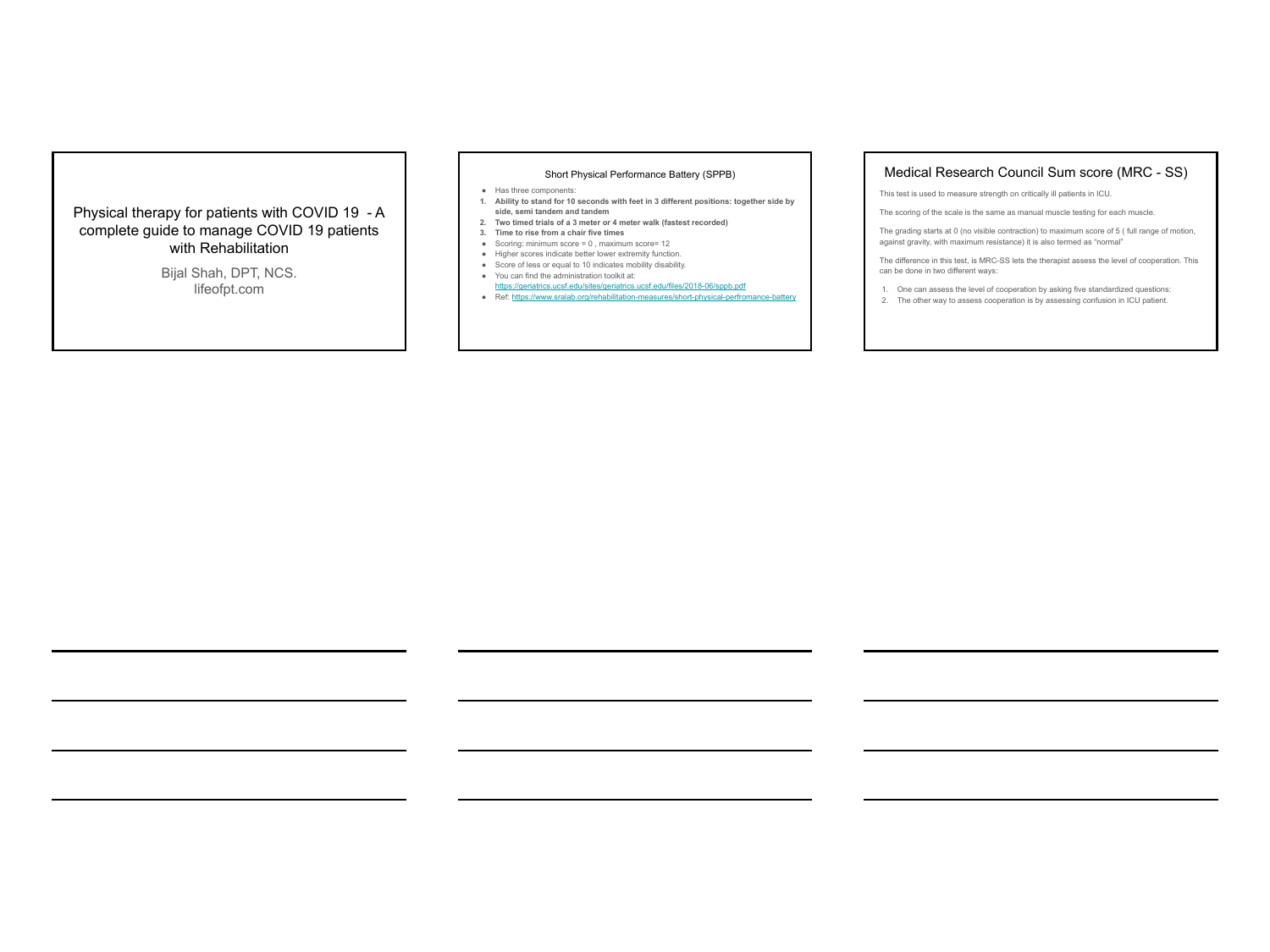#### Medical research Council Sum Scale (MRC-SS)

**Confusion assessment method for the intensive care unit (CAM- ICU)** 

This method assess delirium in ICU patients by<br>present or absence of four features:<br>1. Acute onset of changes of fluctuations in<br>the course of mental status<br>2. Inattention the course of mental status 2.<br>3. Disorganized thinking<br>4. Altered level of consciousness (other than<br>alert)

| 5 standardized questions to assess |  |  |
|------------------------------------|--|--|
| cooperation:                       |  |  |

1.open & close your eyes

- 2. Look at me
- 3. Open your mouth & put out your tongue
- 4. Nod your head

the patients presents with both the features 1<br>The galaxy manner of the space of the state of the determined to be<br>Here is the link that I found useful:<br>Https://cdn-links.livw.com/permalink/com/a/com 42 4 2013 09 20 vanpee

five.<br>Here is the link that I found useful:

### 2 Minute Step Test

This is probably the most known and widely used tests out of all the 5 tests that are recommended by APTA for COVID 19 patients.

- 
- Patient in standing position next to a wall<br>
 Mark patient's of iliac crest and patella on the wall. Also, place a tap half the<br>
distance between the two.<br>
 Explain the patient that he is going to step in place, raisin
- 
- Count the number of times a knee (it can be right or left, any predetermined side) reaches the mark.
- There are published normative date based on age and gender for this test.<br>● The data suggests that number of steps less than 65 in two minutes are
- associated with lower levels of functional mobility.

#### 2 Minutes Step Test Cont..

| Age Range | Number of steps - women | Number of Steps - Men |  |
|-----------|-------------------------|-----------------------|--|
| 60-64     | 75-107                  | 87-115                |  |
| 65-69     | 73-107                  | 86-116                |  |
| 70-74     | 68-101                  | 80-110                |  |
| 75-79     | 68-100                  | 73-109                |  |
| 80-84     | 60-90                   | 71-103                |  |
| 85-89     | 55-85                   | 59-91                 |  |
| 90-95     | 44-72                   | 52-86                 |  |

Reference:<br>https://journals.lww.com/jgpt/fulltext/2019/04000/two\_minute\_step\_test\_of\_exercise\_capacity\_.8.aspx

<https://geriatrictoolkit.missouri.edu/>